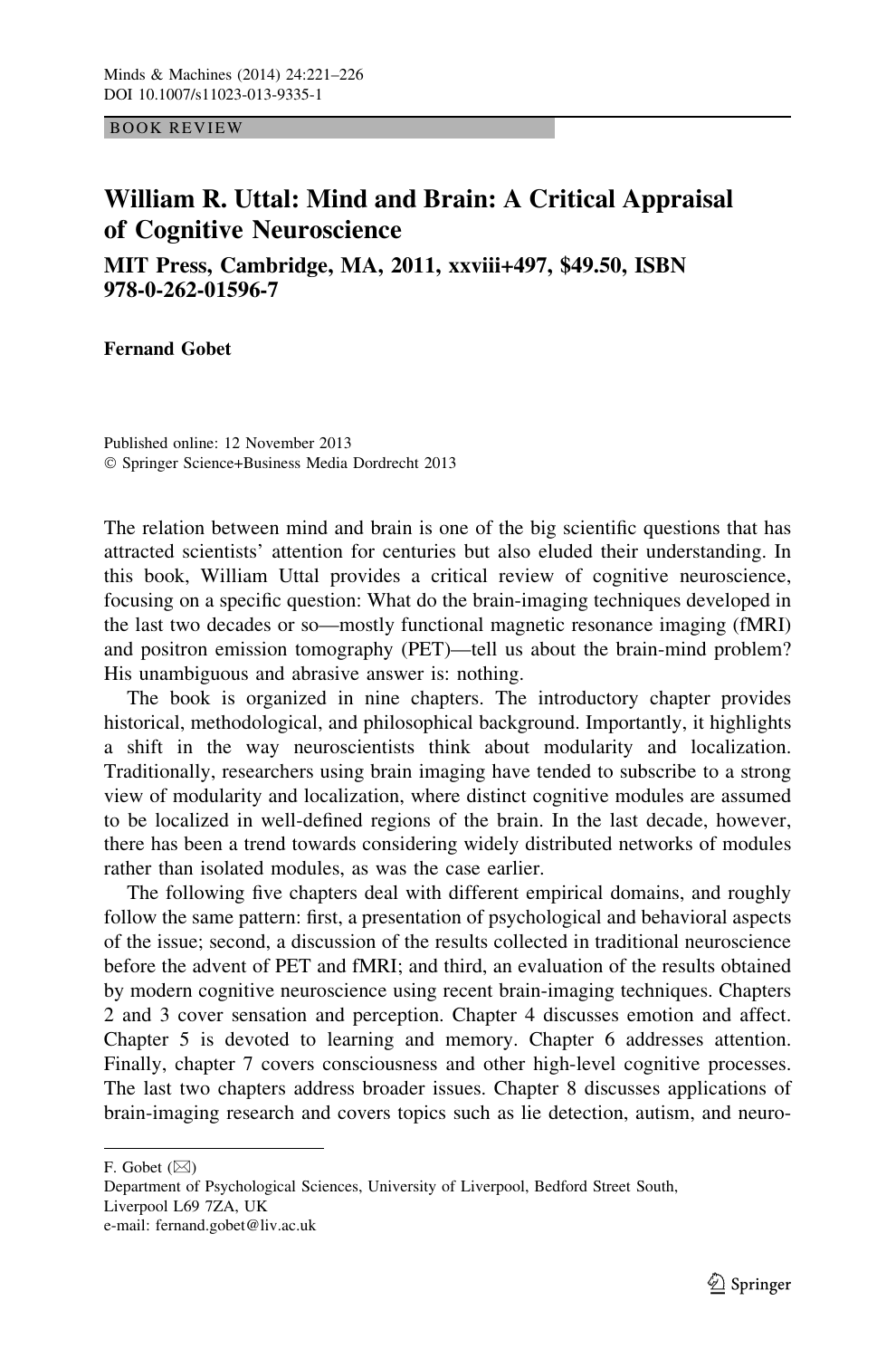marketing. It strongly warns that these applications go considerably beyond what is known scientifically. The final chapter draws implications from the research reviewed in previous chapters and proposes a new brain metaphor, where localization and modularity are replaced by widely distributed and fluid systems.

Uttal is obviously not sympathetic with contemporary cognitive neuroscience and its emphasis on modularity and localization. He describes himself as a radical behaviorist, thus denying hypothetical cognitive processes and a fortiori their link to brain structures. He has written several books critical of cognitive neuroscience and cognitive psychology (in particular, see Uttal [2001\)](#page-4-0). However, he does recognize the utility of MRI for anatomical and physiological investigations, and he also agrees that robust data have been collected about sensory and motor processes.

In Mind and Brain, Uttal uses seven lines of argumentation. First, fMRI experiments using cognitive tasks lack reliability. They have a low statistical power, in part due to the small number of participants involved. In addition, few experiments are directly replicated. When they are replicated, the conclusion of meta-analyses is not that few localized areas are activated, but that virtually the entire brain is activated in any cognitive task, even with those of little complexity. (This point is explored is more detail in a companion book, Uttal [2012.](#page-4-0)) While in most sciences additional experiments help obtain increasingly precise measures, the opposite seems true with brain imaging: measures become increasingly diffuse. This result directly contradicts two key assumptions of modern cognitive neuroscience localization and modularity. These conclusions are shared by other authors (e.g., Bennett and Miller [2010;](#page-4-0) Button et al. [2013;](#page-4-0) Carp [2012;](#page-4-0) Nieuwenhuis et al. [2011\)](#page-4-0). Whether these disparities are due to inter-individual differences, inadequate measures or the very nature of the brain-mind relationship is open to debate.

Second, and related to the first point, there are serious methodological issues in the way brain-imaging data are analyzed. This is in part due to the unconstrained way in which statistical analyses can be carried out. For example, Ihnen et al. [\(2009](#page-4-0)) found sex differences in two language tasks. However, when they randomly assigned males and females to two groups, they also found differences in the brain regions activated that could be explained by sex-difference theories. Vul et al. [\(2009](#page-5-0)) carried out a meta-analysis of studies linking personality and brain activity. They found that many of these correlations were higher than the reliability of the personality tests used in the studies—a statistical absurdity. They argue that a common source of spurious results in brain-imaging research is due to what they call ''double dipping'': the same data are used to identify regions of interest in the brain and then to correlate activity in these regions with other measures.

Third, the macro-level at which brain imaging techniques such as fMRI, PET, and EEG collect data is the wrong level of analysis, both temporally and spatially. The correct level to understand how the brain underpins the mind is the level of neurons and networks of neurons (neuronal level), not the aggregate level used by brain-imaging techniques. The issue is that these techniques lose a considerable amount of information; in particular, they lose virtually all the information about what is going on at the level of neuronal circuits, which is where the real action is if one wants to understand cognition.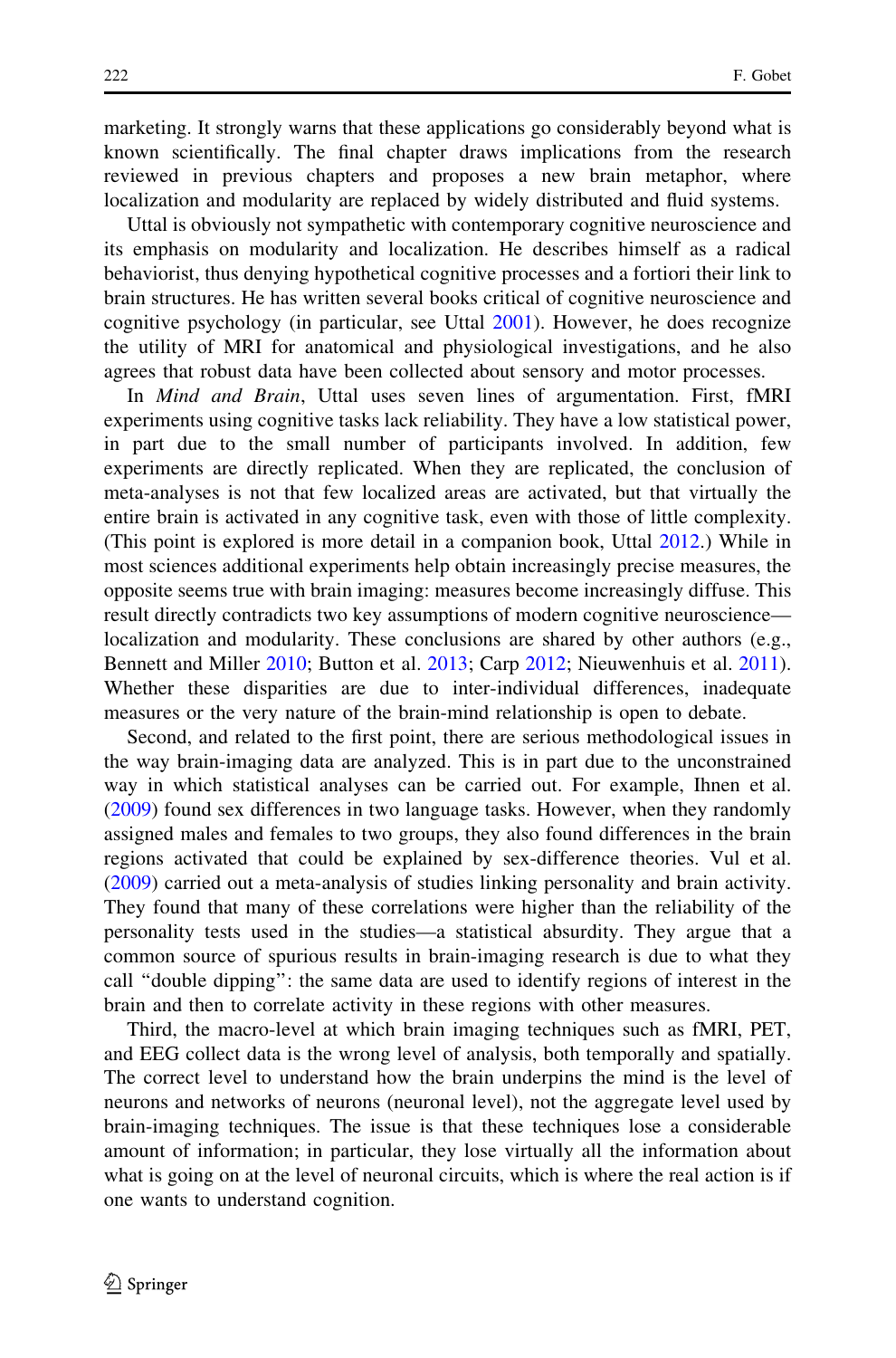Fourth, cognitive neuroscience uses a theoretical language that is poorly specified, where concepts are ill-defined and vague. Cognitive neuroscience inherits this problem from psychology, where vague and ambiguous theories abound.

Fifth, the language used to describe the brain in the literature is inconsistent— Uttal notes three different systems (the system denoting the major gyri and sulci of the brain, Brodmann system, and Talairach and Tournoux coordinate system), which all have their problems and which do not map perfectly into one another. This often makes it difficult to compare experimental results as papers use different notational systems.

Sixth, the quality of brain-imaging data as compared to behavioral data is vastly exaggerated. There is a striking difference between behavioral measures such as percentage correct and reaction times, on the one hand, and brain-imaging data, on the other hand. The former are direct measures that are immediately meaningful; the latter have to go through a number of pre-processing, filtering, and smoothing steps that makes them very indirect indeed. My own experience with fMRI and EEG (Campitelli et al. [2007;](#page-4-0) Wright et al. [2013](#page-5-0)) has certainly made me aware of how correct Uttal is on this point.

Finally, at the risk of stating the obvious, the brain is extremely complex. As noted by Uttal, the estimated number of neurons ranges from 10 billion to 1 trillion, and the average number of synapses per neuron is perhaps between 5,000 and 10,000. For Uttal, this should lead to pessimism as to whether we will ever understand the human brain. In addition to obvious practical difficulties, Uttal also mentions theoretical reasons as to why a full understanding might be elusive. In particular, Moore's theorem (Moore [1956](#page-4-0)) states that the workings of a system cannot be fully identified from input-output relationships only, and complexity theory suggests limits in our understanding of hierarchical structure of complex systems such as the visual system (Hilgetag et al. [1996\)](#page-4-0).

At the end of his review of brain-imaging research, which covers a sizeable subset of a massive literature, Uttal concludes that the two dominant views (localized nodes and networks of localized nodes) are incorrect. Rather, he proposes that the brain is best described as a distributed system, although without going as far as Lashley's equipotentiality hypothesis (Lashley [1950](#page-4-0)). By contrast to the approaches based on localization, he argues that the boundaries of the brain regions involved in cognitive tasks are fuzzy and fluid, for example being rapidly redrawn with new task demands.

Is the field of cognitive neuroscience in serious trouble? This is clearly what Uttal thinks, and I believe that his conclusion is correct. Beyond methodological and statistical problems, which have been known for a while, Uttal's best argument is empirical in nature and is worth repeating: when the results of diverse experiments studying a specific cognitive function are put together, the pattern that emerges is not a set of a few distinct brain areas but a large subset of the brain. This unexpected result refutes the twin key assumptions of modularity and localization and thus strikes at the heart of cognitive neuroscience.

What can be done about this state of affairs? According to Uttal, the best course of action would be first to abandon brain-imaging research and revert to more traditional behavioral methods, and second to focus on theories postulating broadly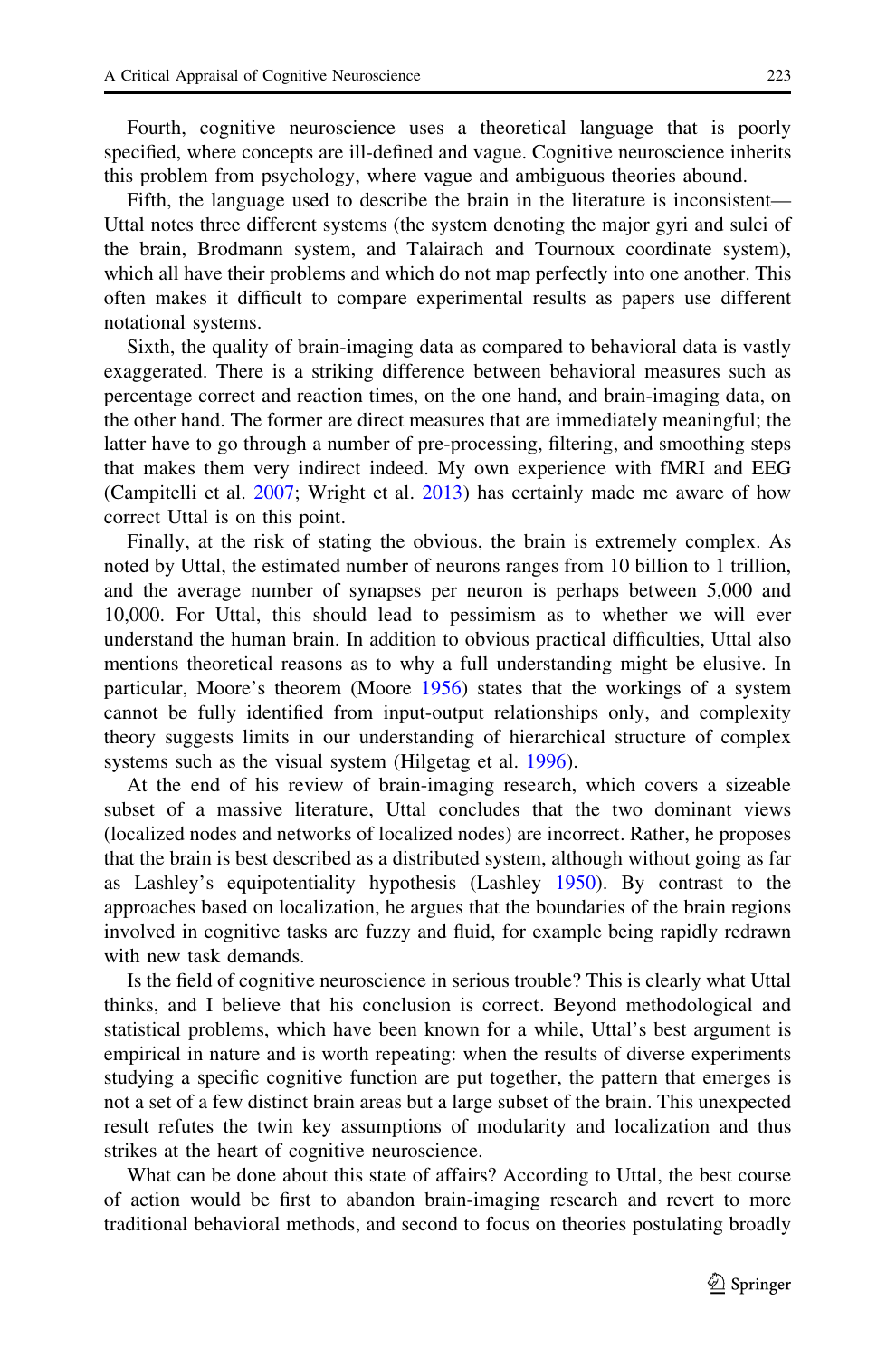distributed systems. In my view, the first course of action is unlikely to happen, given the scientific appeal of modularity, the number of researchers currently carrying out brain-imaging research and the substantial amounts of money that universities and research centers have invested in costly apparatus such as fMRI scanners. By contrast, the second course of action might well happen, although the hypotheses of modularity and localization will not disappear fully, as part of the data seem to support them.

Most of the criticisms made by Uttal seem valid and convincing. Indeed, many have been long known in the field, though not always publicly acknowledged. It is only recently that a slew of papers in cognitive neuroscience have addressed the very same methodological issues of validity, replication, and statistical power addressed by Uttal. In any case, Uttal's important contribution is to have put these criticisms together, and to have linked them to more epistemological issues.

There is one criticism that I found unconvincing. Uttal argues for a strong version of behaviorism, rejecting the kind of concepts and mechanisms postulated by cognitive psychology and cognitive neuroscience. This is a weak point of the book, though admittedly Uttal refers the reader to another source for a more in-depth discussion. Theoretical constructs, such as planning, inhibiting and short-term memory in psychology, which are not observable but are part of theories and help them make predictions, are common place in all sciences, including physics and biology. Behaviorists' insistence on denying them is simply inconsistent with common practice in science.

By contrast, Uttal is in a strength position when he criticizes the poverty of theories in cognitive neuroscience. Indeed, I would argue that, theoretically, cognitive psychology has made one step backward with the advent of brainimagining techniques. The detailed information-processing models characterizing cognitive psychology have been replaced by theories that essentially limit themselves to describe correlations between brain areas and cognitive functions. This does not tell us much about the causal mechanisms involved and provides only minimal constraints on further theory development. Incidentally, this linkage is sometimes done with disarming naiveté, for example when researchers claimed to have discovered the brain centers for creativity, love, or honesty. Whether cognitive functions are localized or distributed is an open empirical question. However, proponents of brain modularity (either as distinct modules or as modules distributed in networks) or non-modularity should use more detailed and explanatory theories than has been the case so far.

Uttal does not say much about computational approaches to the study of mind and brain, and this is regrettable. Two approaches might be highlighted here. The first is the research by John Anderson et al. around the ACT-R cognitive architecture (Anderson et al. [2004](#page-4-0)). This group has systematically connected the mechanisms postulated by ACT-R with cortical and subcortical structures, validating their architecture by using fMRI results in addition to traditional measures such as errors and reaction times. Thus, the validity of both the postulated mechanisms and their link with brain structures can be systematically tested. The second approach consists in using evolutionary computation to automatically generate scientific theories linking cognitive functions to neural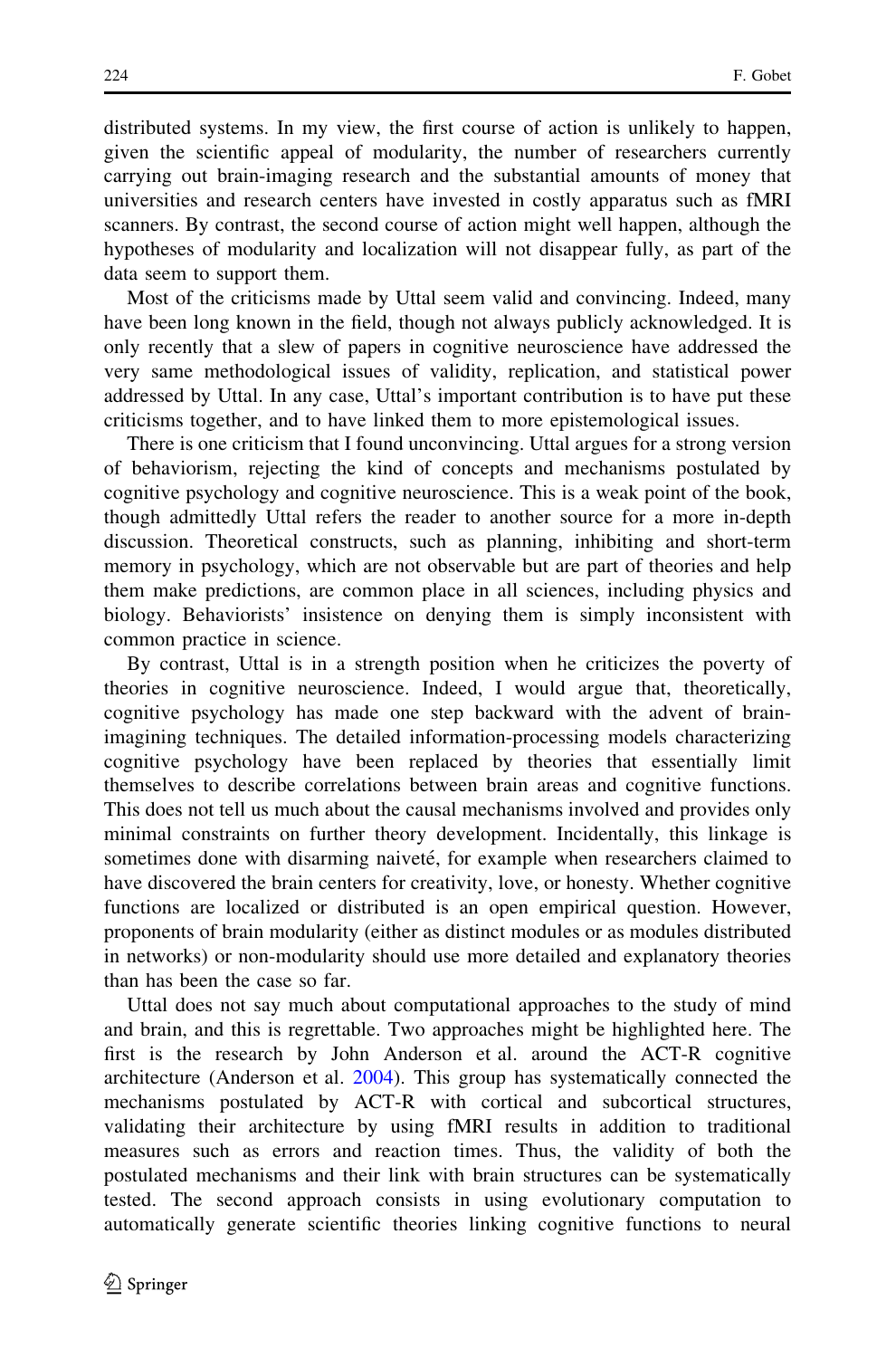<span id="page-4-0"></span>structures (Frias-Martinez and Gobet 2007; Gobet and Parker 2005). The method relies on the assumption of modularity but also provides a test of the validity of this assumption. Given the complexity of the empirical data available, only such formal approaches can help make sense of them.

Overall, Mind and Brain is clearly written and well documented. Given the considerable ground covered, the use of interim conclusions at the end of most chapters is welcome. The book is somewhat repetitive; this is due in part to its organization, where the different traditional fields of research (sensation/perception, memory, etc.) are critically evaluated using the same criteria. The style is lively and abrasive at times, which makes for entertaining reading but is also likely to infuriate many readers. The book raises fundamental epistemological, methodological, and empirical questions about cognitive neuroscience and in particular brain imaging. Given that similar questions have recently been raised by several leading neuroscientists, the timing is perfect. There is serious soul searching to be done for cognitive neuroscience.

## **References**

- Anderson, J. R., Bothell, D., Byrne, M. D., Douglass, S., Lebiere, C., & Qin, Y. L. (2004). An integrated theory of the mind. Psychological Review, 111, 1036–1060.
- Bennett, C. M., & Miller, M. B. (2010). How reliable are the results from functional magnetic resonance imaging? In A. Kingstone & M. B. Miller (Eds.), Year in cognitive neuroscience 2010 (Vol. 1191, pp. 133–155).
- Button, K. S., Ioannidis, J. P. A., Mokrysz, C., Nosek, B. A., Flint, J., & Robinson, E. S. J. et al. (2013). Power failure: Why small sample size undermines the reliability of neuroscience. Nature Reviews Neuroscience, 14, 365–376.
- Campitelli, G., Gobet, F., Head, K., Buckley, M., & Parker, A. (2007). Brain localisation of memory chunks in chessplayers. International Journal of Neuroscience, 117, 1641–1659.
- Carp, J. (2012). The secret lives of experiments: Methods reporting in the fMRI literature. Neuroimage, 63, 289–300.
- Frias-Martinez, E., & Gobet, F. (2007). Automatic generation of cognitive theories using genetic programming. Minds and Machines, 17, 287–309.
- Gobet, F., & Parker, A. (2005). Evolving structure-function mappings in cognitive neuroscience using genetic programming. Swiss Journal of Psychology, 64, 231–239.
- Hilgetag, C. C., O'Neill, M. A., & Young, M. P. (1996). Indeterminate organization of the visual system. Science, 271, 776–777.
- Ihnen, S. K. Z., Church, J. A., Petersen, S. E., & Schlaggar, B. L. (2009). Lack of generalizability of sex differences in the fMRI BOLD activity associated with language processing in adults. Neuroimage, 45, 1020–1032.
- Lashley, K. S. (1950). In search of the engram. Symposia of the Society for Experimental Biology, 4, 454–482.
- Moore, E. F. (1956). Gedanken-experiments on sequential machines. In C. E. Shannon & J. McCarthy (Eds.), Automata studies (pp. 129–153). Princeton NJ: Princeton University Press.
- Nieuwenhuis, S., Forstmann, B. U., & Wagenmakers, E. J. (2011). Erroneous analyses of interactions in neuroscience: A problem of significance. Nature Neuroscience, 14, 1105–1107.
- Uttal, W. R. (2001). The new phrenology: The limits of localizing cognitive processes in the brain. Cambridge, MA: MIT Press.
- Uttal, W. R. (2012). Reliability of neuroscience data: A meta-meta-analysis. Cambridge, MA: MIT Press.